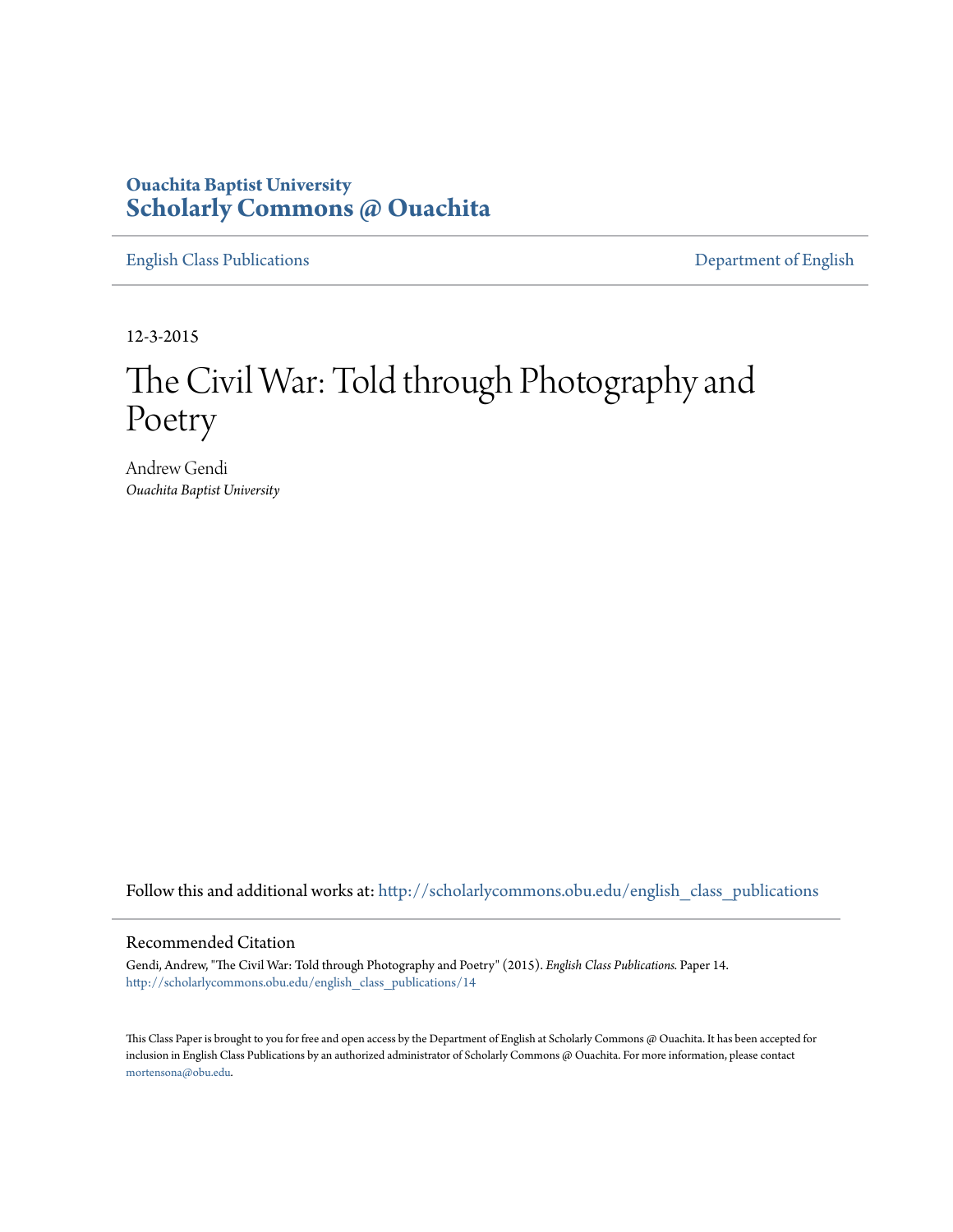## Andrew Gendi

Professor Pittman

# ENGL I 3103

## 3 December 2015

# The Civil War: Told through Photography and Poetry

The American Civil War was one of, if not the single greatest defining moment in United States history. It forever altered and changed the fate of our nation, and created it into the free state that it is today. It was through the bloodshed of hundreds of thousands of men that in turn freed four million enslaved African Americans. Needless to say, the Civil War is a very important piece of American history. In a time that contained none of the technological advances that we take advantage of today, enabling fast traveling news and information that can be seen and spread within seconds of an occurrence; the nineteenth century used more traditional means (such as newspapers, magazines, books, or word of mouth) to spread news and information from one person to another. Arguably, the two most influential sources of information during the times of the Civil War were written documents, like books, newspapers, or magazines. Two very important aspects that went into these written documents were poetry and photography. Both of which still play an immense role - even today - in the telling of the occurrences during the Civil War.

Regarding the photography produced during the war, Alexander Gardner took many photographs depicting scenes of the war that enabled the American population to see firsthand what exactly was going on, rather than reading about the depictions and stories told in the newspapers at that time. Not only were they informative, but they are also regarded "among the greatest war pictures ever taken and are also among the most prized records of American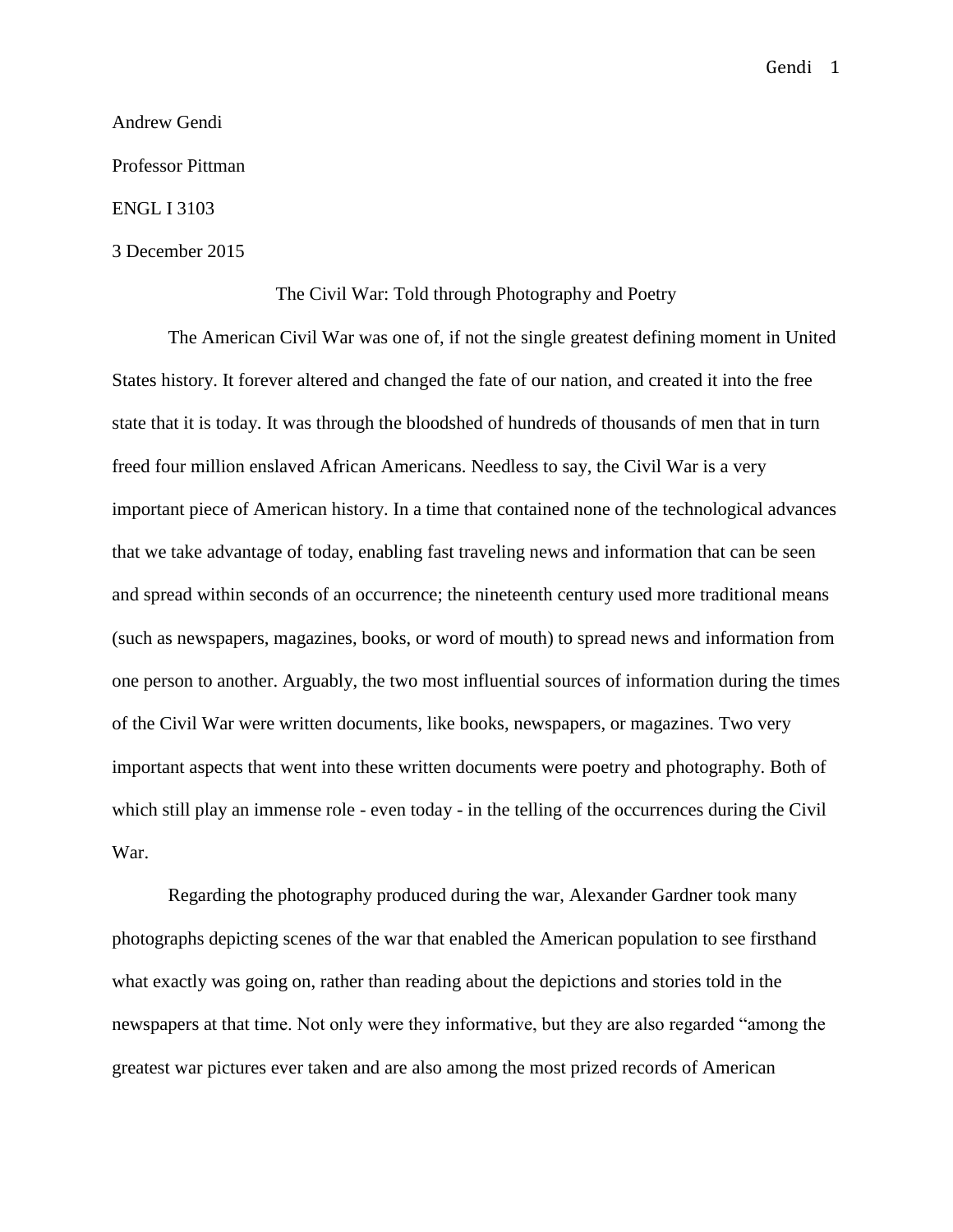history." (Gardner, back cover) Gardner's work will be the main topic of discussion for the photography section of this paper. As for poetry, the works of Herman Melville and Walt Whitman will be analyzed. These two are poets are among the most profound and well-known writers of poetry who wrote during the Civil War.

The Civil War was the first war in the United States in which photography was extensively used as a means of documentation. It was not the first war fought on American ground to use the new technology of the time. In fact, there were three previous wars in which photography was used, but the significance and size of the Civil War is what brought its photography to light, and enabled photography to have the impact that it did. "Some historians even argue that we know more about the Civil War than any other war up to World War Two because of the vast amounts of photos left from the Civil War" ("The Impact of Civil War Photos on the Public.") Visualization of the battles and their aftermaths allowed the American population to see with their own eyes exactly what was happening on American ground. It is one thing to hear a person talking about their seeing a pile of war-deteriorated bodies lying on the ground, but seeing a photograph displaying these graphic images without a doubt had a much greater influence on the viewer. As they say, a picture is worth a thousand words. "Verbal representations of such places, or scenes, may or may not have the merit of accuracy; but photographic presentments of them will be accepted by posterity with an undoubting faith." (Gardner 8)

Alexander Gardner was born in Paisley Scotland in 1821. He would later move with his family to Glasgow Scotland where he would later purchase the Glasgow Sentinel, where he quickly turned the newspaper company into the second biggest newspaper in all of Glasgow. During and before this time, Gardner went on many trips to the United States with his brother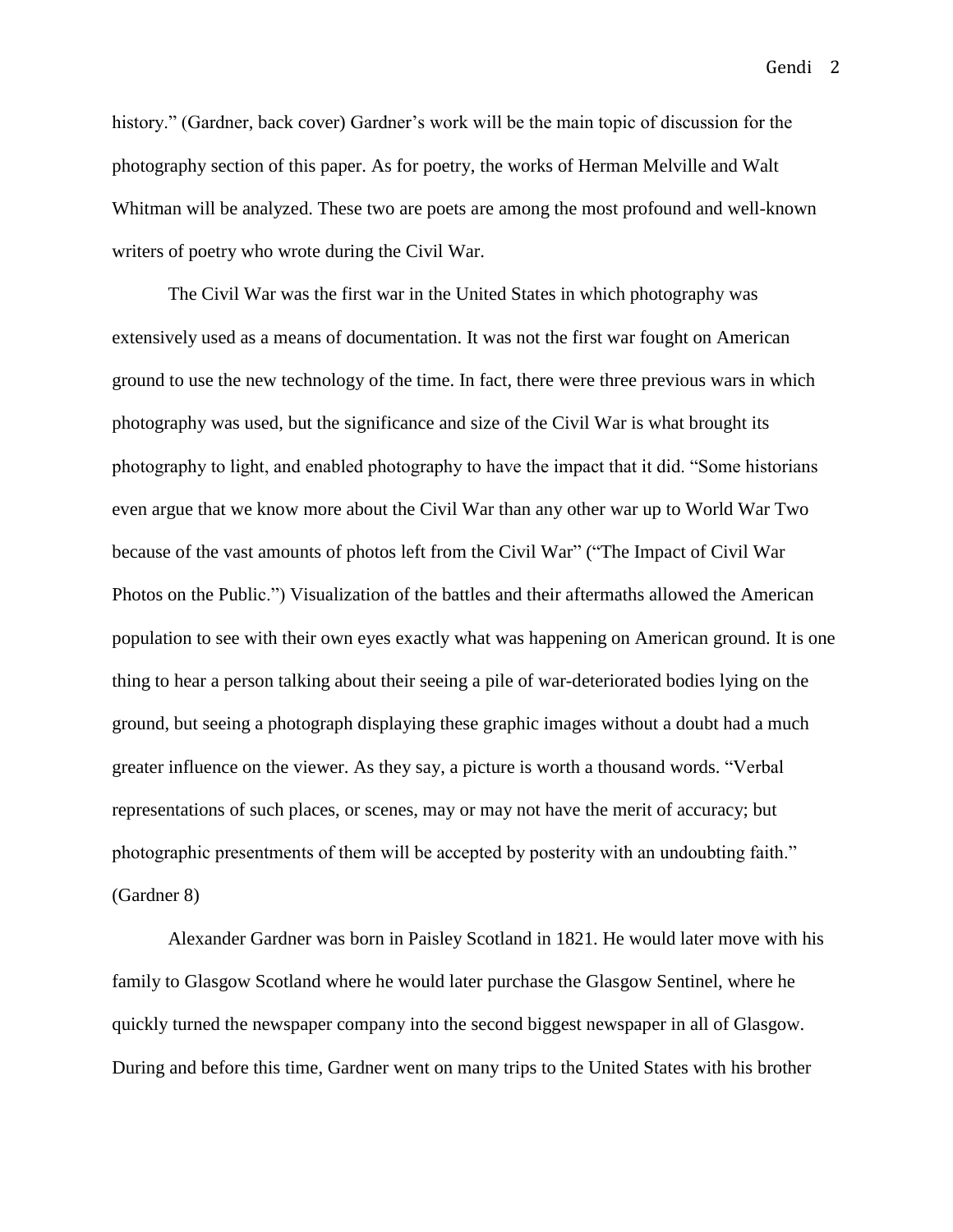James, in order to establish a cooperative community. "Cooperatives are member-owned, member-governed businesses that operate for the benefit of their owners according to common principles agreed upon by the international cooperative community" ("What is a Co-op?")

Gardner would make many trips to the United States, but one trip in particular would be responsible for peaking his interest in Photography. On this voyage in 1851, "Gardner paid a visit to the Great Exhibition in Hyde Park, New York, where he saw the photographs of Mathew Brady for the first time. Shortly afterward, Gardner began reviewing exhibitions of photographs in the Glasgow Sentinel, as well as experimenting with photography on his own" ("Alexander Gardner USA PHOTOGRAPHER.") In 1856, Gardner would immigrate to the United States, and settle down in New York. There Gardner was hired by Mathew Brady to be a photographer. Gardner worked as a printmaker for photographs at first, but slowly moved up the ranks. Brady's eyesight would soon begin to fail him, and in 1858 he put Gardner in charge of the whole gallery.

With the Civil war starting in 1861, the demand for soldiers to get their portrait taken before being sent off to war sky rocketed, and Gardner became one of the best most infamous photographers in this field. From witnessing himself the battle at Manassas in Virginia himself, Brady decided that would make a record of the Civil War through his photographers. He sent out twenty photographers throughout the United States to record and capture images of the war. Each photographer was given their own traveling dark room to develop the pictures on the spot. One of the lucky photographers given this task was of course, Alexander Gardner. "In November of 1861, Gardner was granted the rank of honorary Captain on the staff of General George McClellan. This put him in an excellent position to photograph the aftermath of America's bloodiest day, the Battle of Antietam." ("Alexander Gardner USA PHOTOGRAPHER.") Two

Gendi 3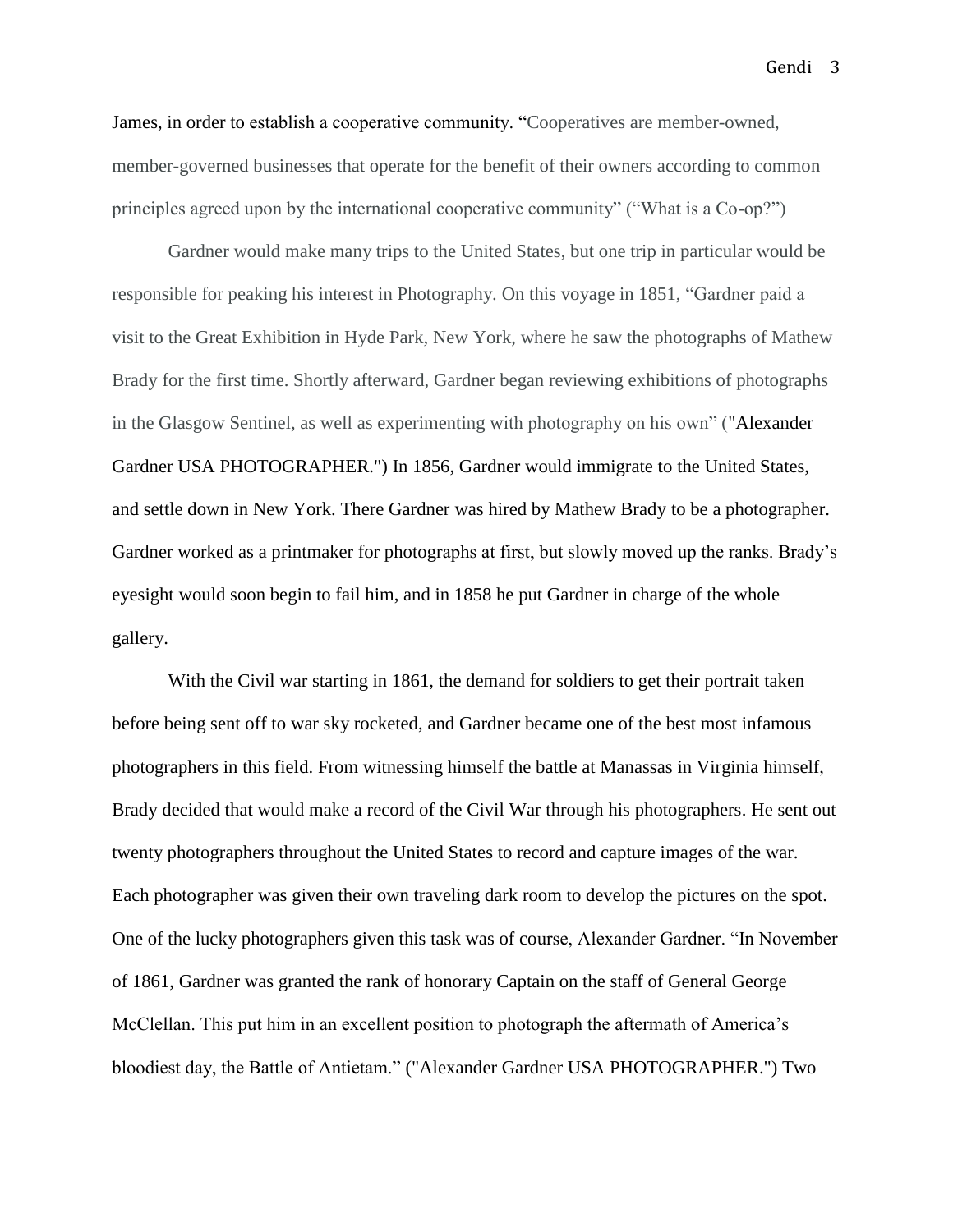days after the battle, Gardner became the very first out of the twenty photographers dispatched by Brady to capture photographs of dead soldiers on the Civil War battlefield. Gardener would later go on to take pictures of many more battles, such as: the siege of Petersburg, Fredericksburg, and Gettysburg ("Alexander Gardner USA PHOTOGRAPHER.") He was also able to take what is believed to be the very last photograph of Abraham Lincoln, just five days before his assassination. Not only that, he would also go on to take photographs of the people convicted of Lincoln's assassination, as well as their execution.

After the civil war, Mathew Brandy gave Gardner a gallery of his photographs located in Washington, DC. Gardner he would also appointed to be the official photographer of the Union Pacific Railroad, where he photographed building of a railroad in Kansas. In 1871, Gardner decided to end his photography career to open up an insurance company in Washington, DC. He would live out the rest of his life there in DC,

passing away in 1882.

Although Gardner is perceived to be one of the best and most infamous photographers of his time, there are also many people who criticize his works for various reasons. Some of the photographs taken by Gardner caused a wide array of controversy. The greatest controversy involves the moving



http://www.moma.org/wp/moma\_learning/wpcontent/uploads/2012/07/Alexander-Gardner.-Home-of-a-Rebel-

of the objects being photographed to get an image that better appeals to the people (Sweet 107.) For example, take the picture depicted titled *Home of a Rebel Sharp Shooter* taken by Gardner, which focuses on one dead soldier after the Battle of Gettysburg. The reason why this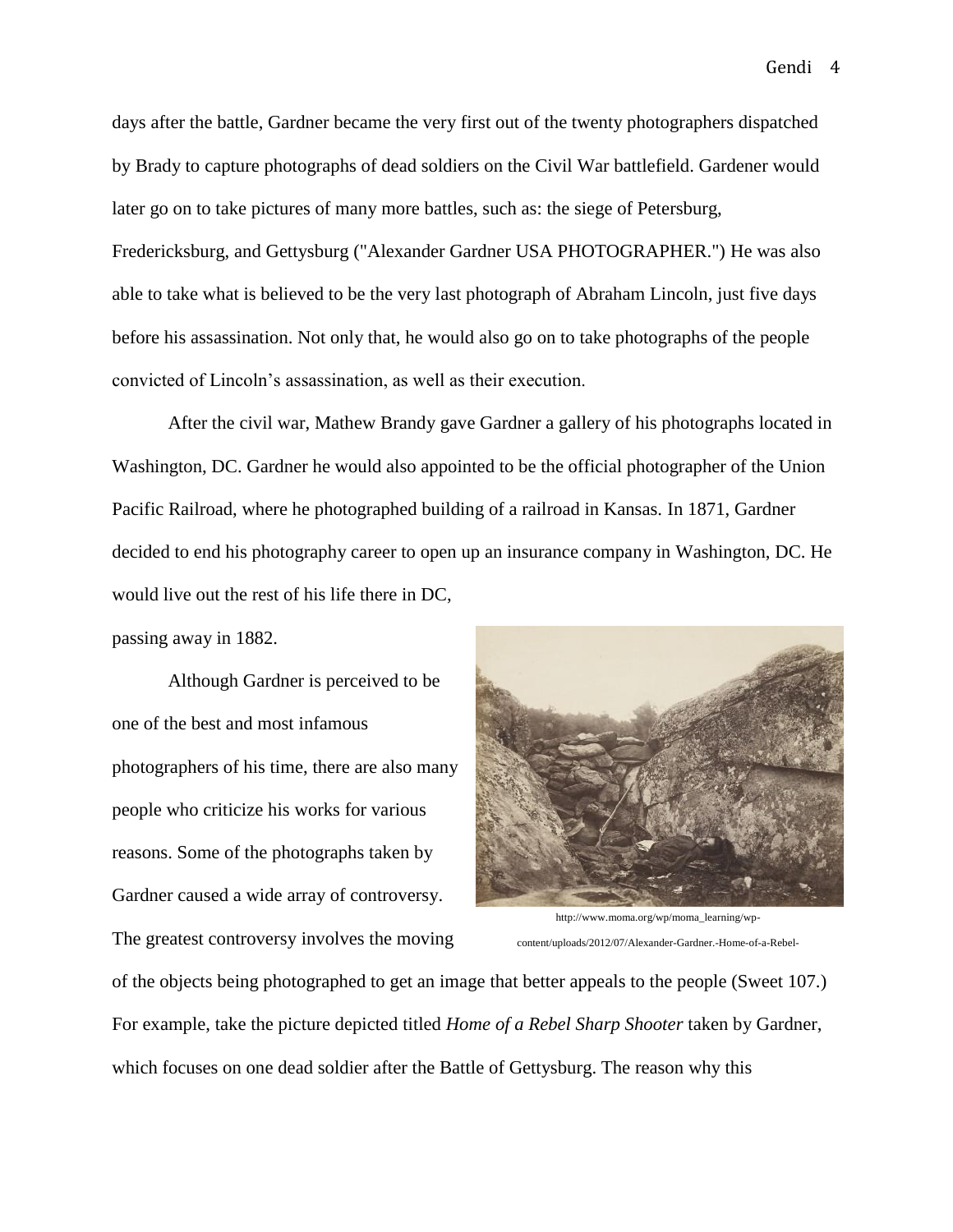photograph was so controversial is because later researching and investigation of the photograph revealed that the scene had been staged. This was a practice done by many photographers and was not uncommon at the time. According to MoMA Learning, the body of the soldier was

moved by Gardner along side the rocks, and his face was positioned to face the camera. Also, the rifle that is seen in the picture was not that of the soldier depicted, but rather it was a gun Gardner carried around himself.

To think of Gardner manipulating the bodies of the deceased and posing them into position for the perfect snapshot seems rather repulsive. But when taking into perspective the amount of time and effort that went into taking a photograph, with the limited technology available at the time, it makes sense. It seems very disingenuous to do such a thing, but taking photographs of he was was Gardner's career and it is obvious that he was willing to use some unorthodox methods to create the perfect picture. Also, take into consideration the vast numbers of people who died in the civil war (620,000 according to civilwar.org.) It makes sense how easily one could have been desensitized to the sight of death.

Despite the staging of some of his photographs, the impact that Gardner had on the people of his time, and the impact that still carries weight even today, is truly a great feat. "In order for Gardner to achieve his goal, he used advanced technology and artistry to make his images as realistic as possible in the hopes of showing Americans the true consequences of war. Those who saw the photos were met with an unfamiliar, harsh depiction of war that both intrigued and fascinated them; but to some, the photographs were too real and too painful." (Kostine 1) The photos enabled people to see the actual horrors of the Civil War. This was the first time in American history that this was possible. Rather than hearing about the depictions through word of mouth or from newspaper articles, the people who saw and still see these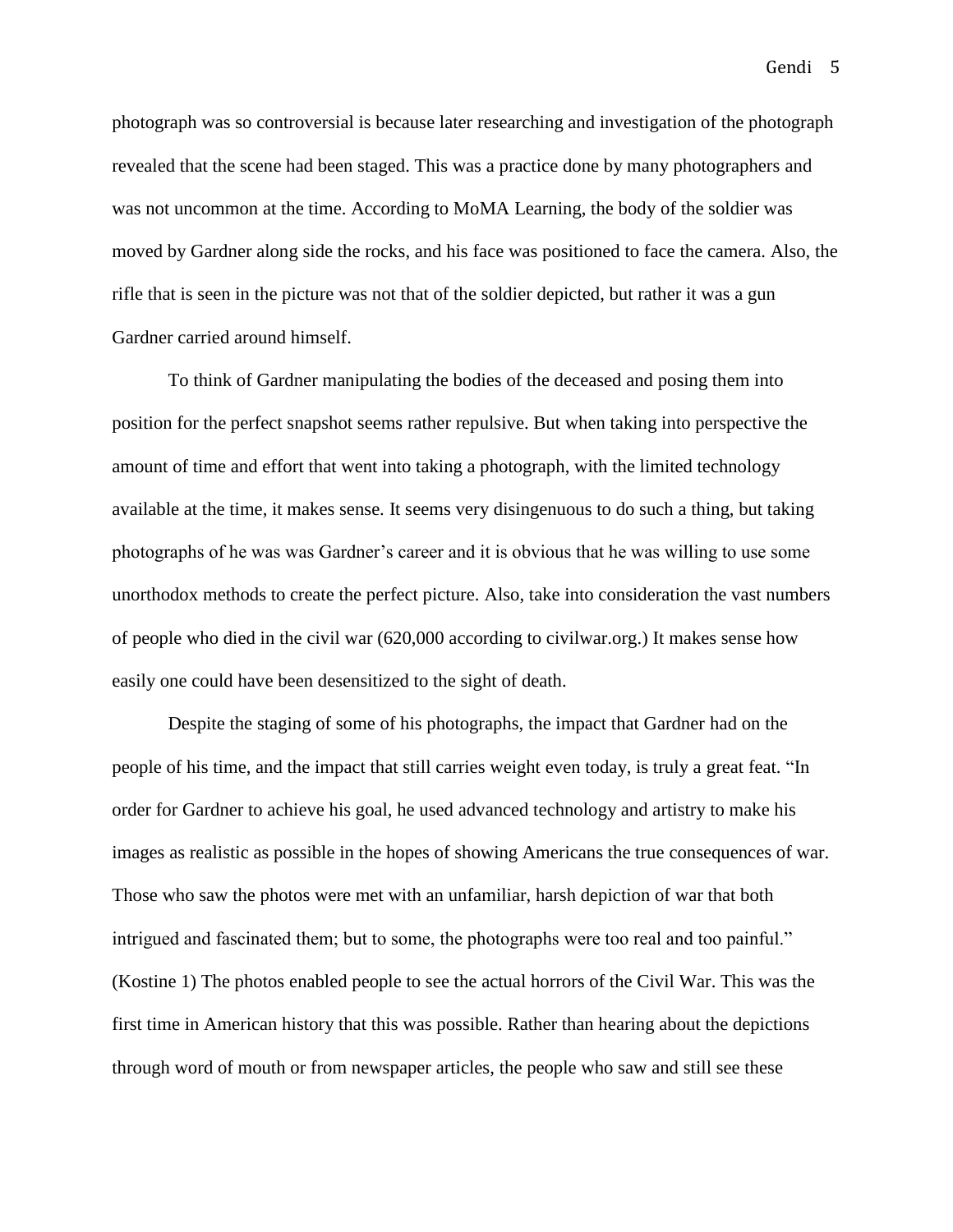photographs taken, can see first-hand exactly what things were like for soldiers and people affected by the war. It is estimated that Gardner took over twelve-hundred photographs depicting these scenes. (Kostine)

Just as photography was a prodigious aspect of the depiction of the American Civil war, another very popular form of depiction during that time which had an immense impact on the American population was poetry. Poetry enables mankind to embark on and explain some of its deepest and most profound experiences. It is through poetry, that we are able to express the emotions and thoughts regarding certain experiences or topics, where the writer is able to create a beautiful, personal and profound experience with the reader, expressing concepts in ways that normal writing simply cannot accomplish. Poetry was literally everywhere during the Civil War. It appeared in newspapers, books, magazines, periodicals, and so many other places as well. Ruth Graham stated that people were encountering poetry on a weekly, if not daily basis. She even goes on to say the notion that this war in particular was a "poetry-fuelled war." She states that there are accounts of soldiers dying with poems in their hands, and vast amounts of poems written to political leaders, such as Abraham Lincoln, to back up her claim.

There are many poets during this time that dove into the popular topic of the Civil War, but Herman Melville and Walt Whitman are regarded as two of the most popular and talented poets of this time. Though their background stories and connections to the war are very different, they remain connected through the impact and skills presented in their poetry.

Herman Melville was born on August 1, 1819, to a once very wealthy family in New York. Having his father pass away at an early age, Melville attempted to financially support his family by working various jobs such as banking and also being a schoolteacher. But it was Whitman's voyages as a seaman that sparked his interest in writing. On one particular voyage,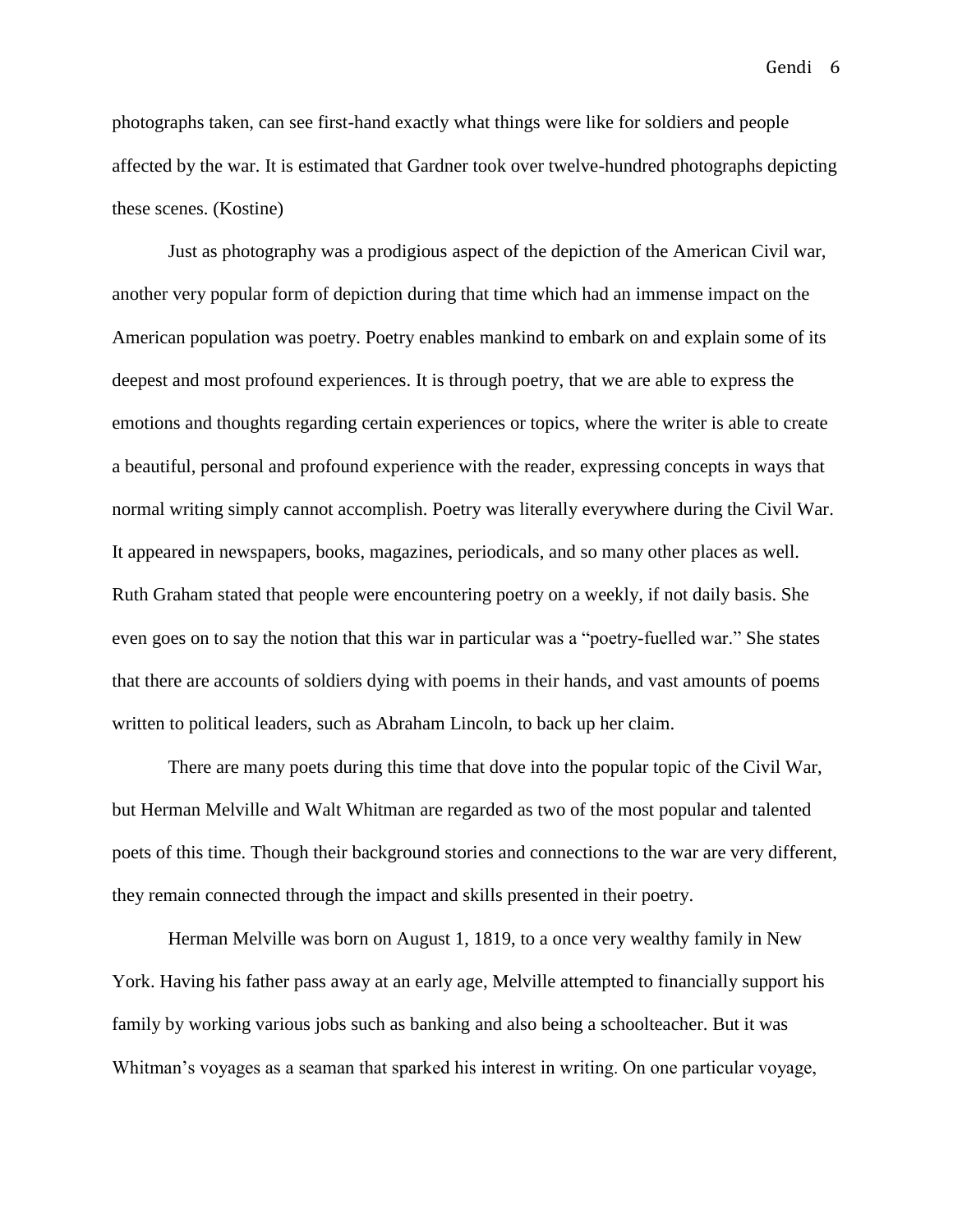Melville was captured and held captive for several months by the Typees. Upon his return home, Melville's friends and family urged him to write down and record his experiences. This experience influenced Melville to write his very first successful piece of literature titled – *Typee: A Peep at Polynesian Life.* Soon after he had completes his life as a seaman, Melville became inspired to read extensively.

In 1847, Melville married Elizabeth Shaw and moved to New York. Shortly after he would move again to Berkshires. At Berkshires, he lived relatively close to the famous American novelist, Nathaniel Hawthorne. At this time, Melville wrote many different books. Some were a huge success, and others were not. His most notorious novel ever written was Moby Dick. Though this book is considered to be one of the greatest American novels, the book did not receive notoriety in Melville's lifetime. Soon after taking a trip to Europe, where he saw Hawthorne for the last time, Melville realized that his career as a novelist was over, and he took a job back in the states as a customs inspector. This is when Melville began to write his poetry. ("Herman Melville")

To say that the Civil War had an impact on Melville's writing is a complete understatement. It soon became the key principal subject matter of Melville's poetry. He was so deeply connected to the war likely due to large amount of family members of his that were participants in the war. To depict his emotions and thoughts on the war, Melville wrote poems that would soon turn into two books: *Battle-Pieces and Aspects of the War*, published in 1866. Writing this book served as a sort of meditation for Melville. "The volume is regarded by many critics as a work as ambitious and rich as any of his novels. Unfortunately, Melville's remains relatively unrecognized as a poet." ("Herman Melville") Having written *Moby Dick* a novel considered to be a cannon in American Literature, it only makes sense that his poetry never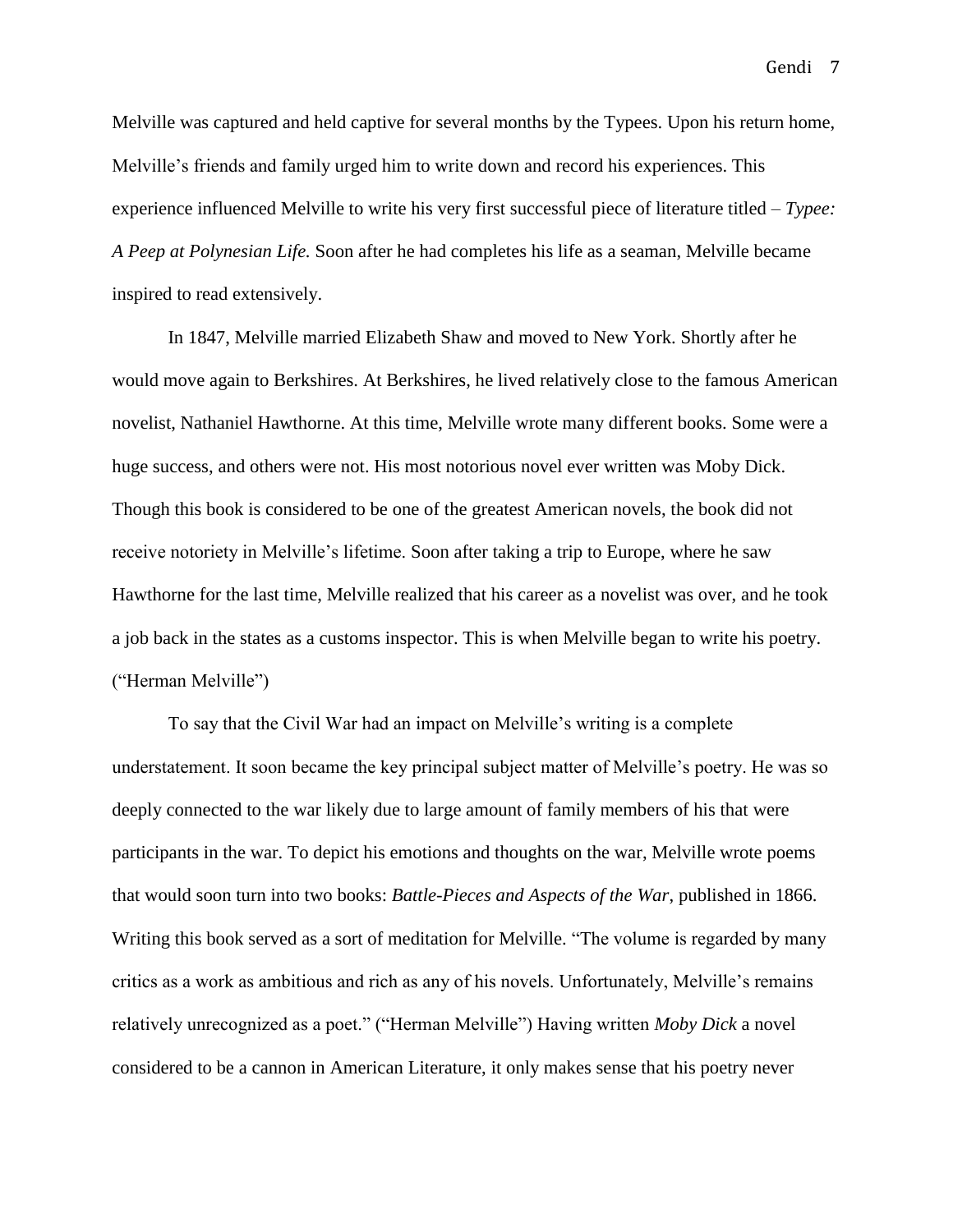caught up to the hype. Though his poetry was produced with just as much skill and talent as his novels, he never seemed to be seen as a poet. People always knew him as a novelist.

Melville died of a heart attack in 1891 at the age of seventy-two. Whenever he passed away, he had been almost completely forgotten by the few fans he had in his lifetime. "During the week of his death, *The New York Times* wrote: 'There has died and been buried in this city…a man who is so little known, even by name, to the generation now in the vigor of life that only one newspaper contained an obituary account of him, and this was but of three or four lines.'" ("Herman Melville") It is incredibly ironic how nobody knew absolutely anything about him whenever he passed away, and how he would soon become one of the greatest American writers in history. It was not until the 1920's that people began to recognize just how much talent Melville brought to the world of literature.

Melville took on a more political and philosophical approach to his Civil War poetry. "In Battle-Pieces, his astonishing political clairvoyance enables him to avoid both the mindless enthusiasm of the jingoists and ideologues (especially those on his own, abolitionist, side) and the cynicism of later revisionists." (Turner) Turner also states that even before the war had begun, Melville recognized flaws that the framers of the American Constitution left for the succeeding generations to resolve. An excerpt form the poem "The Conflict of Convictions" depicts this idea:

> Power unanointed may come-Dominion (unsought by the free) And the Iron Dome, Stronger for stress and strain, Fling her huge shadow athwart and main;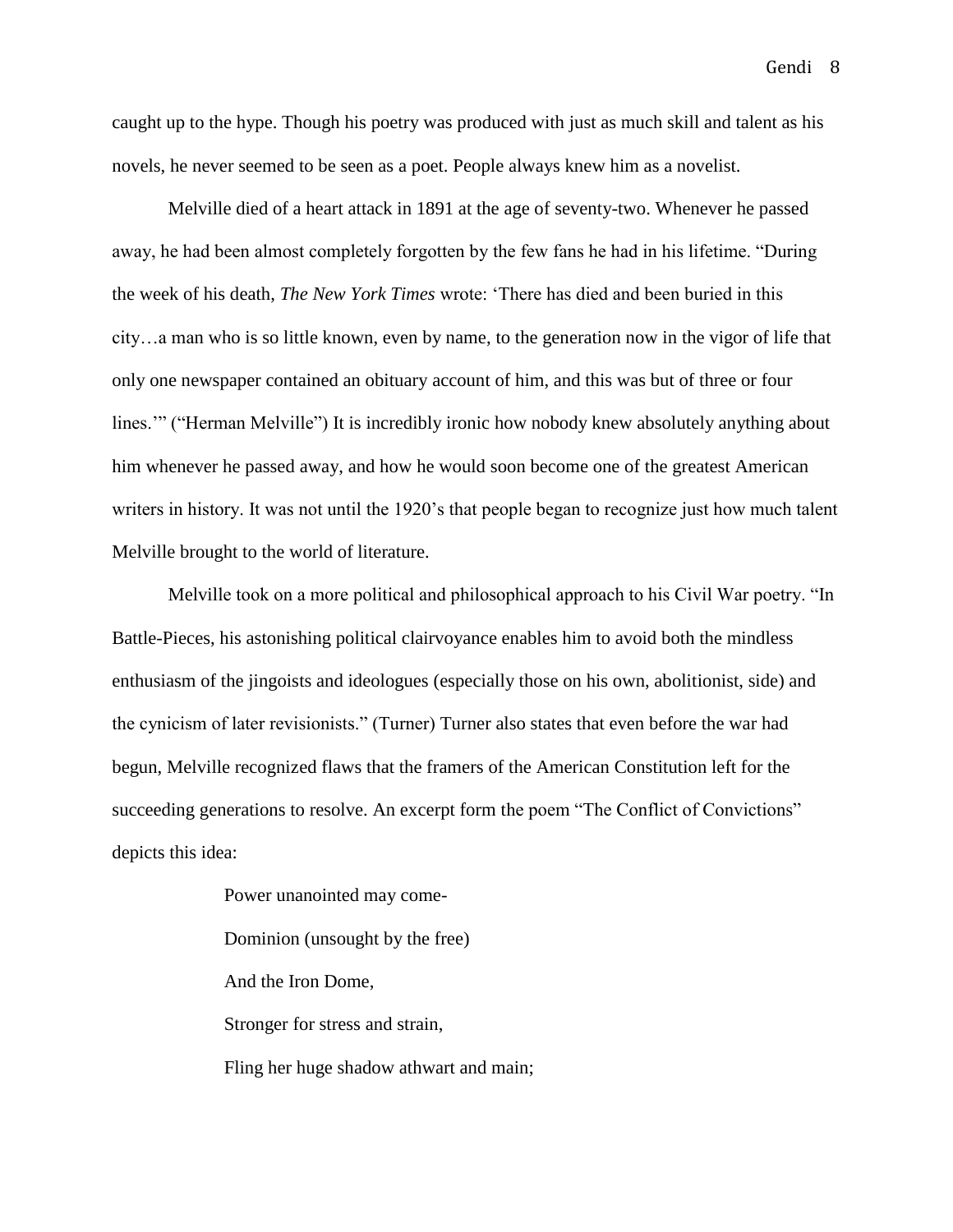But the Founders' dream shall flee.

Turner explains that the iron dome represents the deafness of the American people when taking into consideration the acts of killing and violence in the war. The dome itself alludes to the iron dome build on top of the capital building after it had been rebuilt. The dome represents the blocking off of feelings and emotions whenever it comes to war. It represents the suppression of emotions and feeling regarding war. Turner says that it represents the ability for our armed forces to kill any man, if it means benefitting our country, and that the president backs this act as well, making it a very frightening idea to comprehend. In the last line quoted, Melville makes it clear that this type of thinking would have sent the founding fathers of the constitution's dream of our nation out the window.

Though Melville was very political in his approach to his Civil War poetry, this did not mean that he did not celebrate the end of the war. After the end of the war he produced the lines:

> Hail to victory without the gaud Of glory; zeal that needs no fans Of banners; plain mechanic power Plied congently in War now placed-- Where War belongs--

Among the trades and artisans.

Here we can clearly see that Melville is showing his appreciation for the end of the war. He indicates that the war is now where it belongs, in the past. Even though Melville had a very serious and philosophical nature to a lot of his poems, he was not completely dissolved in these kinds of matters. Though varying very differently in style and presentation from Melville, Walt Whitman is also regarded as one of the most well-known poetry writers of the Civil War.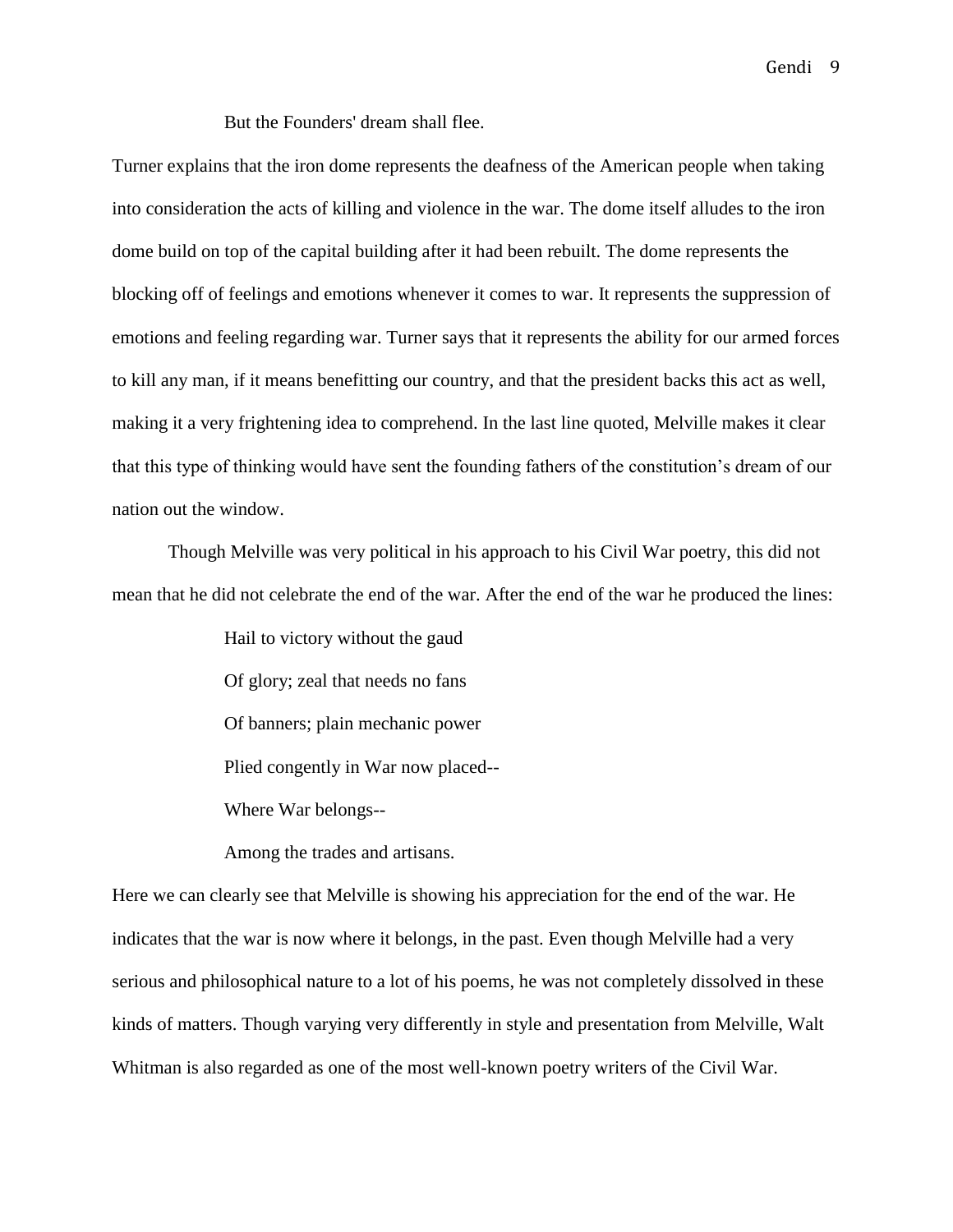Walt Whitman was born on May 31, 1819. He was the second son of Walter Whitman and Louisa Van Velsor. Walt Whitman grew up in Brooklyn as well as in Long Island. By the time Whitman turned twelve, he had begun to learn how to be a printer. This job enabled his love for literature. He became increasingly interested in the works of Homer, Dante, Shakespeare, as well as the Bible. After a fire in the printing district of New York City put Whitman out of a printing job, he began his school teaching career at the age of seventeen in 1836. Whitman taught until 1841, where he would then pursue being a full time journalist. He founded a newspaper titled the *Long-Islander* and would later go on to edit many more newspapers in the New York area. He would soon leave New York for New Orleans to become the editor of a newspaper called the New Orleans *Crescent*. During his times in the Deep South, this was when Whitman experienced the harsh realities of slavery though his witnessing of the slave markets in New Orleans. Whitman would then leave the South to head back to Brooklyn. Upon his return, he founded a "free soil" newspaper, called the *Brooklyn Freeman*. While publishing for this newspaper, Whitman also developed and refined his poetry skills. ("Walt Whitman")

In 1855, Whitman published his first edition of *Leaves of Grass*, and released a second edition in 1856. Ralph Waldo Emerson notably praised his work, and Whitman even incorporated a letter from Emerson into the second edition of *Leaves of Grass*. Whitman would go on to produce many more volumes of his poetry book, as well as refine his poetic skills. Whenever the Civil War broke out, Whitman was working as a freelance journalist, while he was also helping out at a hospital in the New York area where he visited wounded soldiers. He would then move to Washington, D.C. to take care of his brother that had been wounded in the Civil War. He would then go on to put his journalism career on hold to work as a full time medic in the hospitals in D.C. for eleven years. After this, he took a job as a clerk for the Department of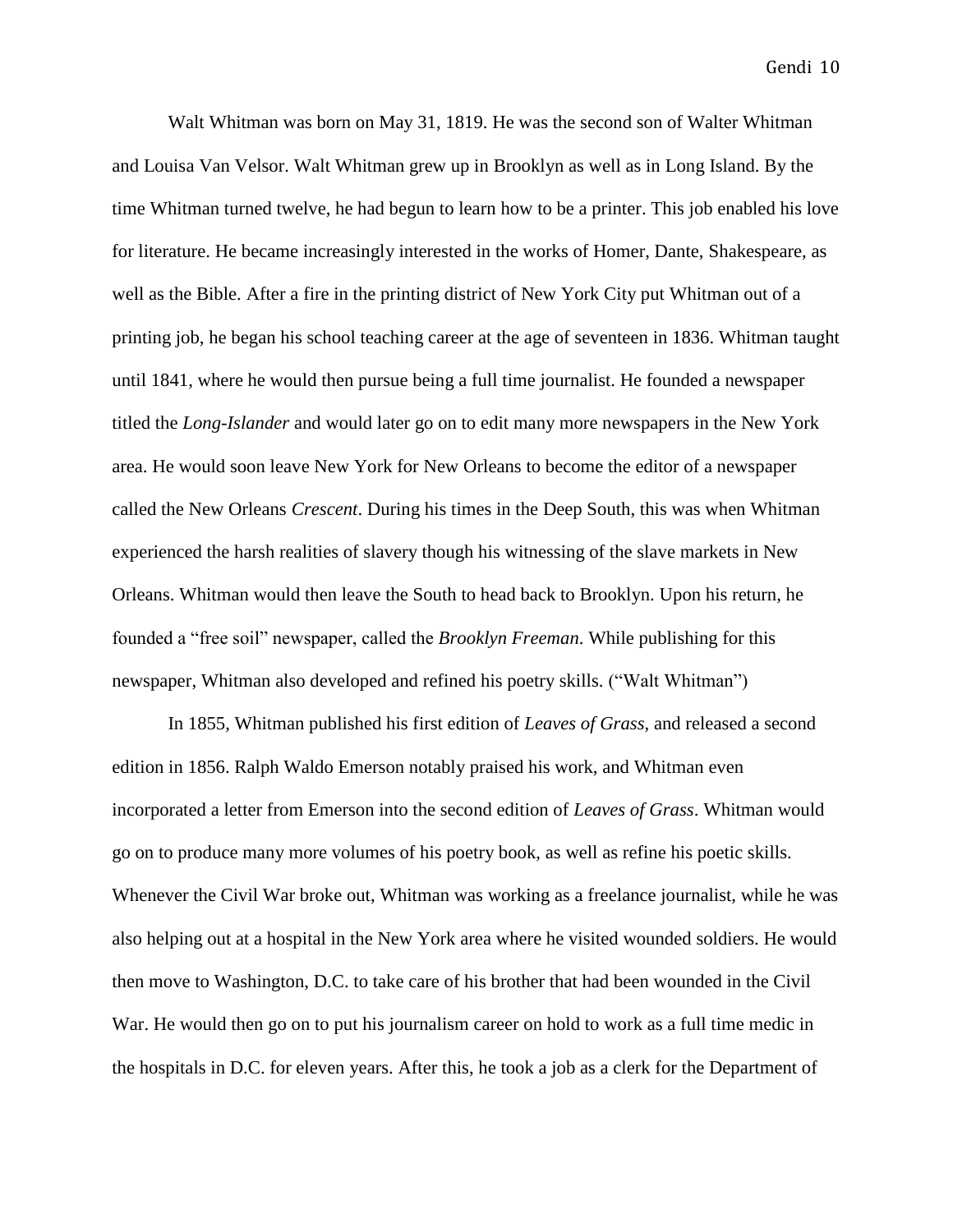the Interior, but ended up being fired because the Sectary of the Interior (James Harlan) found out that Whitman was the author of *Blades of Grass*, which he found to be offensive. ("Walt Whitman")

Whitman struggled to support himself for most of his life. This was due to the fact that he was constantly sending money to his widowed mother, as well as his war-tattered brother. He also used much of his money to buy supplies for the wounded in the hospitals that he worked in. Whitman settled down in Camden, New Jersey where he had gone to visit his dying mother. Whitman soon would have a stroke that would disable him from being able to return back to Washington, D.C. With the help of the sales from his 1882 publication of *Leaves of Grass*, Whitman was able to buy a house in Camden. There he spent the declining years of his life, working on additions that would be his final poems. Whitman died on March 26, 1892.

Whitman's approach in his poetry regarding the Civil War was clearly emotional in nature. Turner says that it was Whitman's nature and habit to implement his feelings and emotions into his works. Turner states that at the beginning of the war, Melville is deeply moved and caught up in the public passion. This can be seen in Whitman's introductory Civil War poem: "Beat! Beat! Drums!"

> Beat! Beat! Drums! -Blow! Bugles! blow! Through the windows-through doors-burst like a ruthless force, Into the solemn church, and scatter the congregation; Into the school where the scholar is studying; Leave not the bridegroom quiet-no happiness must have now with his bride; Nor the peaceful farmer any peace, plowing his field or gathering his grain So fierce you whirr and pound, you drums-so shrill you bulges blow.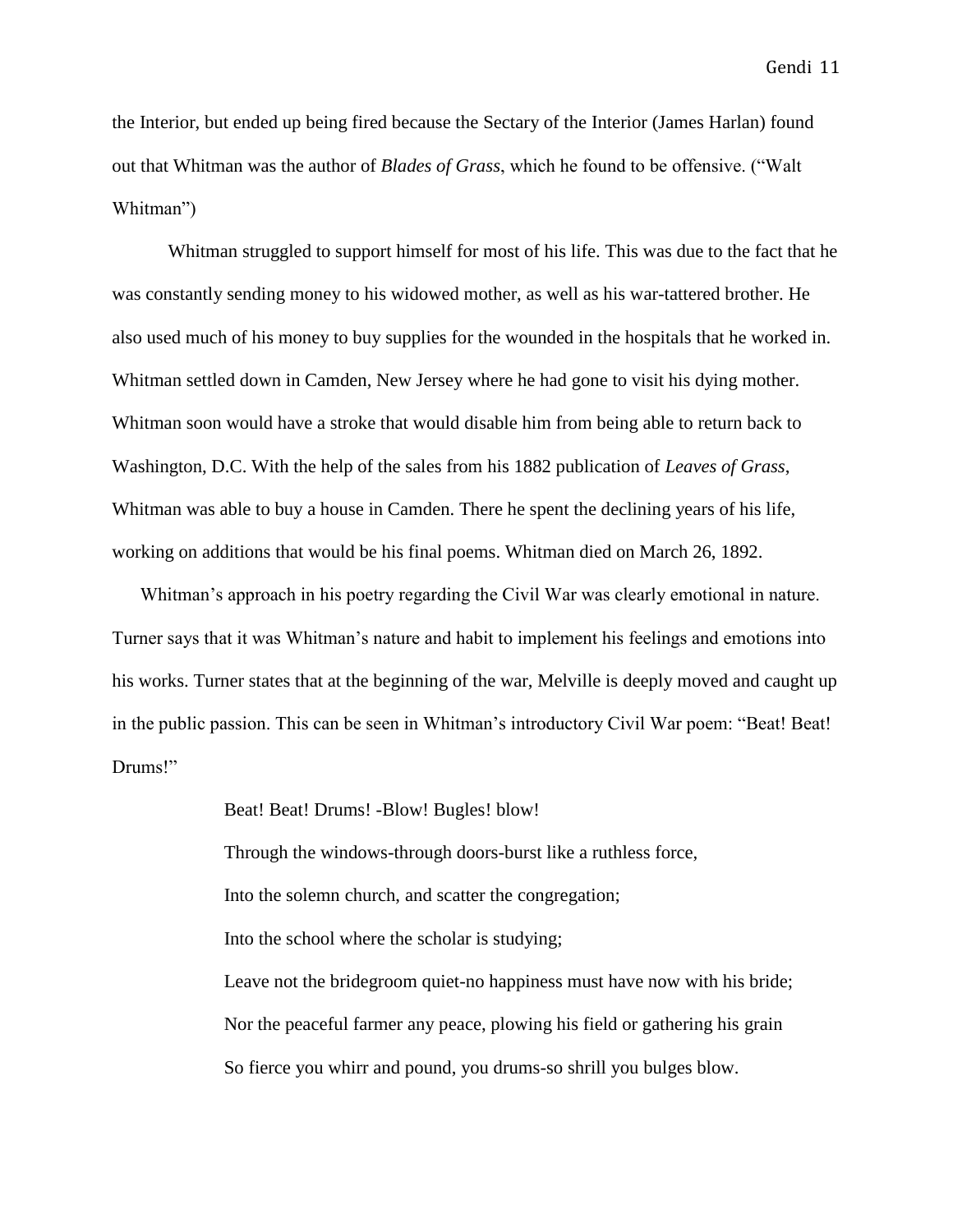The tone in this particular poem is clearly ecstatic and energetic. This poem gives the reader a sense of emotion that Whitman is clearly caught up in the passion and propaganda of the war. In depicting the uprising of the instruments in the poem, and by including exclamation marks, it makes it hard for the reader to read this poem without having an upbeat tone.

This type of tone would then change whenever he finds out about his wounded brother. "There is no analysis: he responds richly and immediately to the anguish of the wounded, the pathetic male beauty of the young soldiers, the grand landscapes of the beloved broken America." (Turner) Working with the wounded soldiers in the hospitals and finding out that his own brother had been wounded in the war must have hit home to Whitman. It is easy to see the tone changes in his poetry as the Civil War goes on. This can be seen in the poem presented:

A slight in camp in the day-break grey and dim,

As from my tent I emerge so early, sleepless,

As slow I walk in the cool fresh air, the path near by the hospital tent, Three forms I see on stretchers lying, brought out there, untended lying, Over each the blanket spread, ample brownish woolen blanket,

Grey and heavy blanket, folding, covering all.

Here we see Whitman walking out of the hospital at the beginning of dawn. He is sleepless, most likely from aiding the wounded soldiers in the hospital all night. As he walks out, he sees a stretcher just lying there that nobody was attending. He notices the blankets covering the whole person on the stretcher, indicating the covering of the deceased.

The tone of this poem is clearly very different from the first poem analyzed. We can see the way that Whitman's perspective on the war has changed. At first, he was very energetic and excited about the war, but as he experiences first-hand the trials and tribulations that come with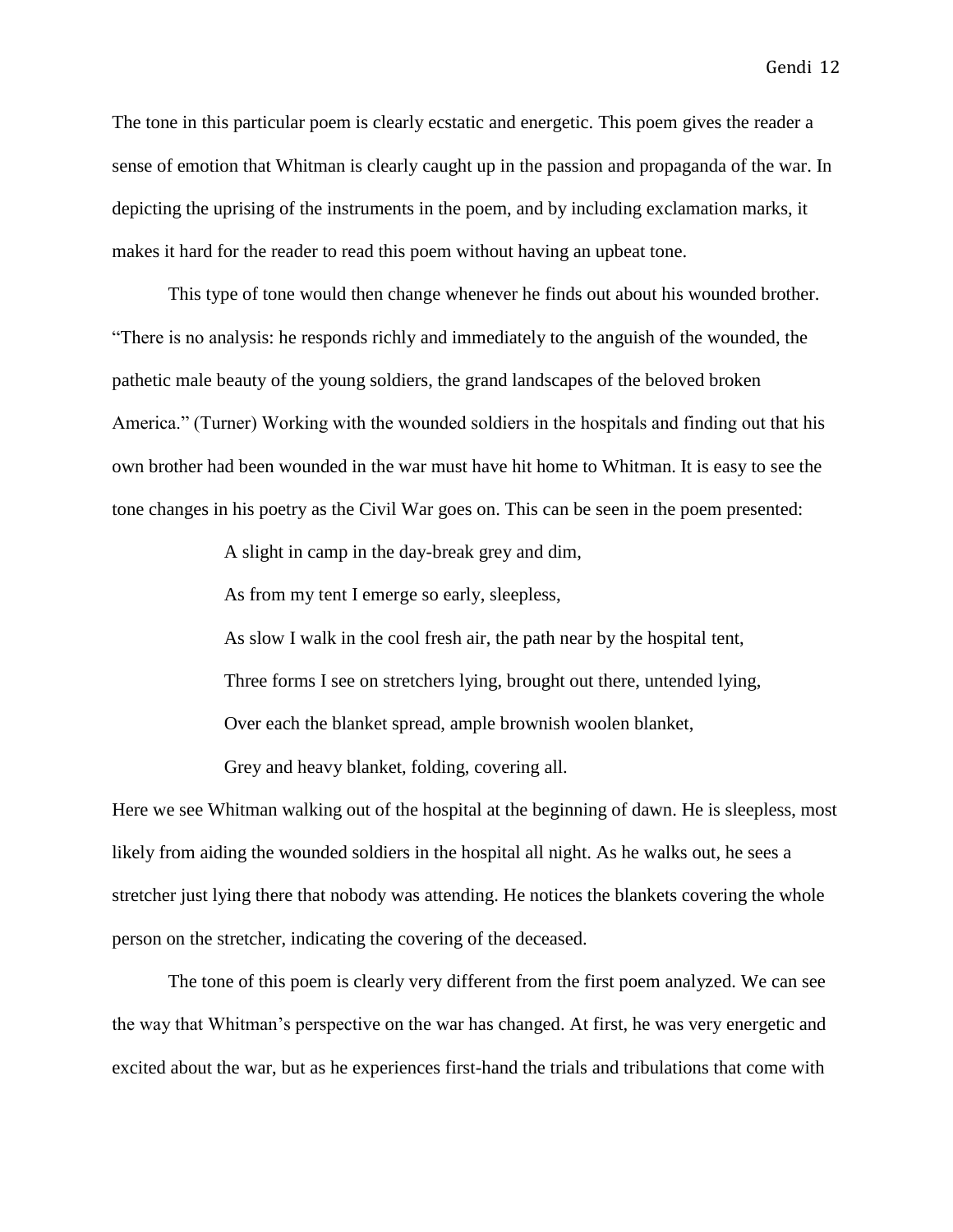war, his tone changes. One thing that he keeps constant however is that he always remains focused on feeling and emotions. Though those emotions do change, they never leave.

Whitman, unlike Melville, was well known during his times alive. But the both of them truly had a great impact and enable us today to be able to gain insight into the deeper meanings and feelings of the Civil War. They are regarded as two of the most important Civil War poets, and they are revered as such with correct and accurate cause.

Whether it be the photographical depictions of Gardner, the metaphorical ingeniousness of Melville, or the emotionally driven poetry of Whitman, all three of these people have deeply added to the way we know the Civil War today. It is through the works of these men that we know as much about the war that we do. Newspaper articles can give you the facts, but they cannot portray the feelings or emotions that poetry can convey. Nor can they as accurately describe the depictions of a war-torn battlefield like photography can. It is through the works of these men, and many more like them that have given people for many generations and many generations to come a true depiction of what times were like during the American Civil War.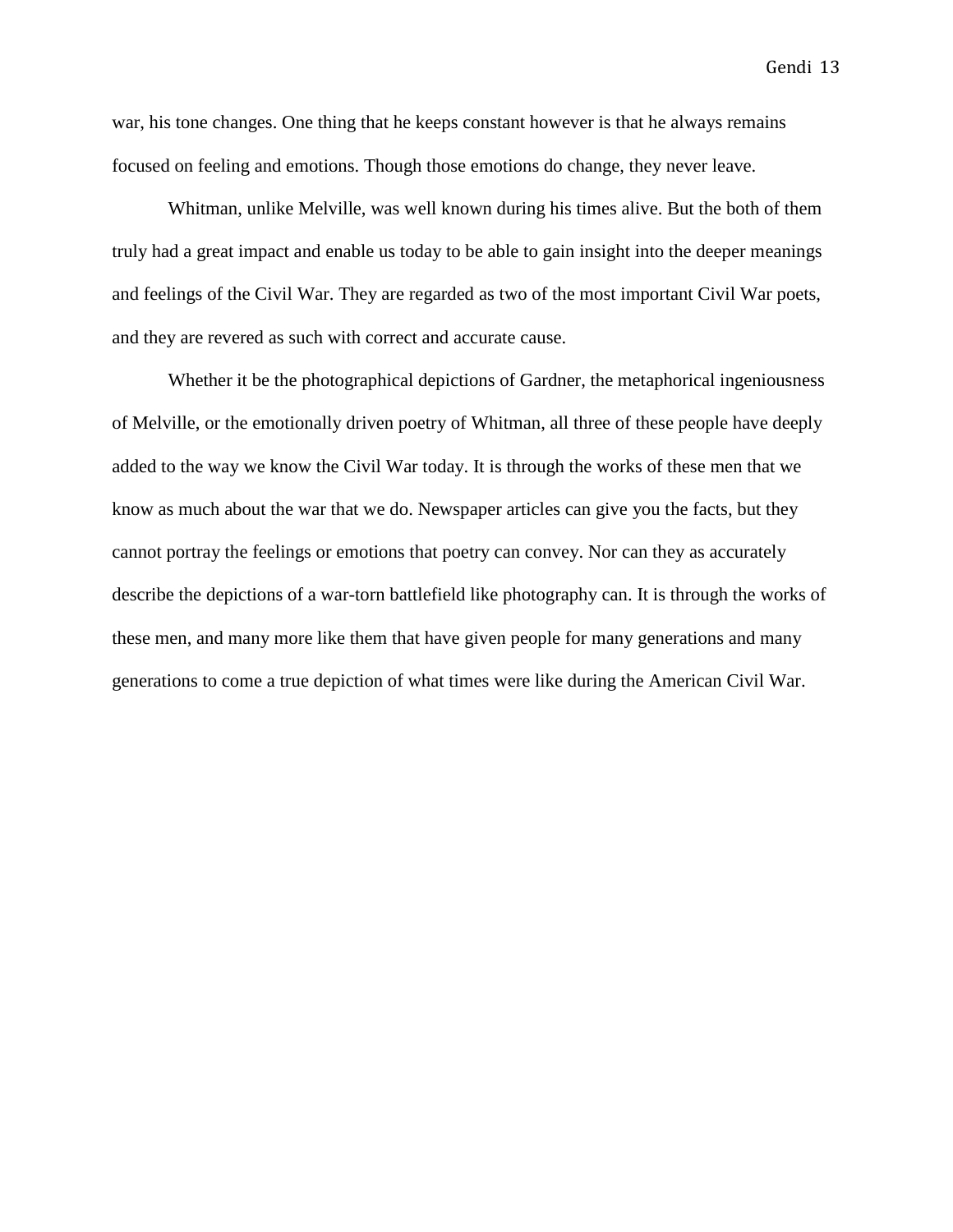## Works Cited

- "A "Poetry-Fueled War"." Interview by Ruth Graham. *Poetry Foundation*. Poetry Foundation, 13 Nov. 2012. Web. 15 Nov. 2015. <http://www.poetryfoundation.org/article/244826>.
- "Alexander Gardner USA PHOTOGRAPHER." *Civilwar.org*. Civil War Trist, n.d. Web. 12 Nov. 2015. <http://www.civilwar.org/education/history/biographies/alexandergardner.html>.
- Gardner, Alexander. *Gardner's Photographic Sketch Book of the Civil War*. New York: Dover Publications, 1959. Print.
- "Herman Melville." *Poets.org*. Academy of American Poets, n.d. Web. 17 Nov. 2015. <https://www.poets.org/poetsorg/poet/herman-melville>.
- Kostine, Amy. "A "TERRIBLE REALITY": ALEXANDER GARDNER'S PHOTOGRAPHS OF THE DEAD." *Teaching with Primary Sources* (n.d.): n. pag. Middle Tennessee State University. Web. 16 Nov. 2015.

<http://library.mtsu.edu/tps/Alexander\_Gardners\_Photographs\_of\_the\_Dead.pdf>.

"MoMA Learning." *MoMA*. MoMA Learning, n.d. Web. 15 Nov. 2015.

<https://www.moma.org/learn/moma\_learning/alexander-gardner-home-of-a-rebelsharpshooter-gettysburg-from-gardners-photographic-sketchbook-of-the-war-1865>.

- Peterson, Anne. "H-Net Reviews." <i>H-Net Reviews</i></i>. Humanities and Social Sciences Online, 09 Apr. 2009. Web. 15 Nov. 2015. < https://www.hnet.org/reviews/showrev.php?id=24340>.
- Sweet, Timothy. *Traces of War: Poetry, Photography, and the Crisis of the Union*. Baltimore: Johns Hopkins UP, 1990. Print.